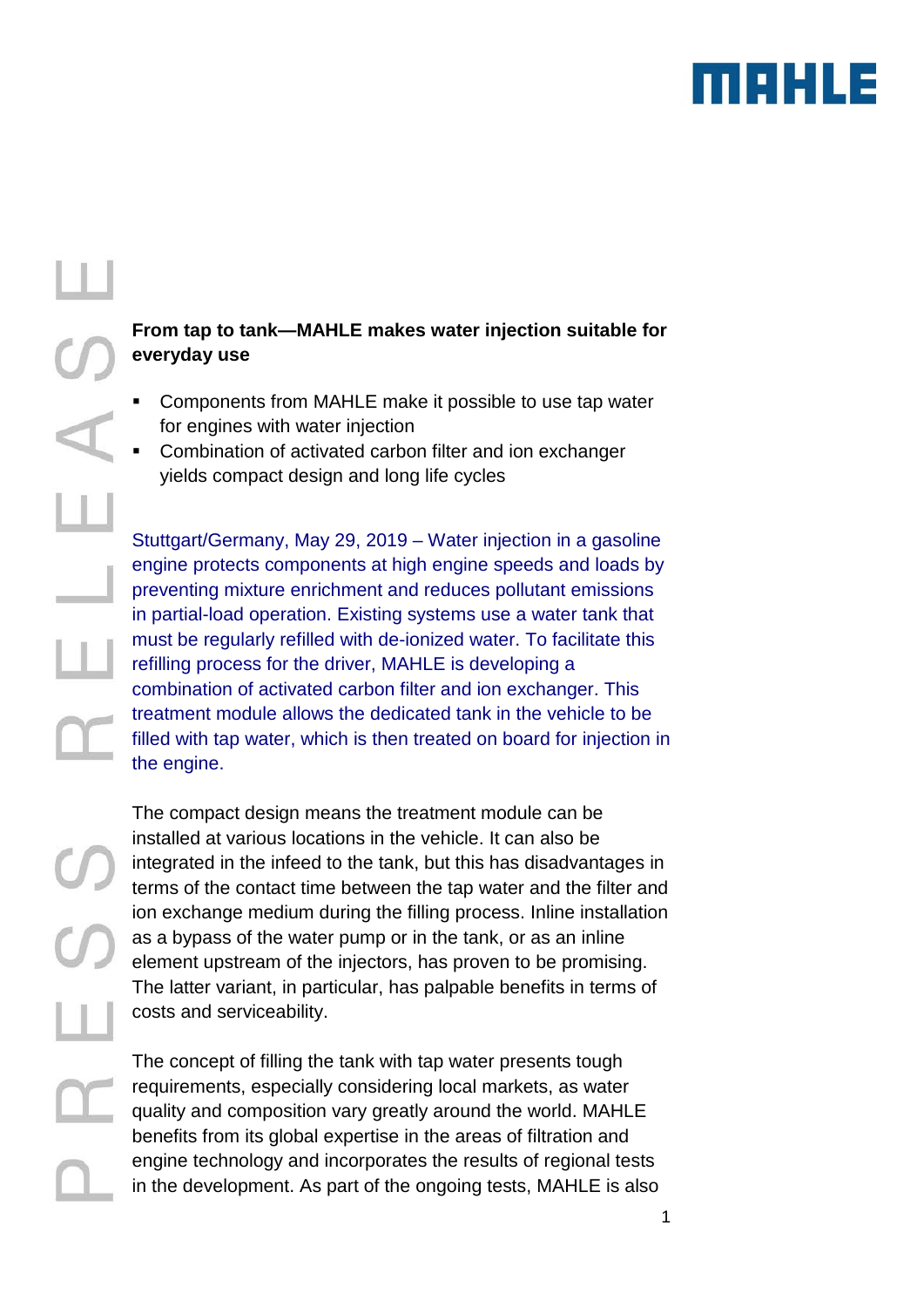

investigating the treatment of water that is obtained on board during vehicle operation. Water sources include the air conditioning system and the exhaust gas flow, which has a water content of about 13 percent for stoichiometric combustion.

## **About MAHLE**

MAHLE is a leading international development partner and supplier to the automotive industry as well as a pioneer for the mobility of the future. The MAHLE Group is committed to making transportation more efficient, more environmentally friendly, and more comfortable by continuously optimizing the combustion engine, driving forward the use of alternative fuels, and laying the foundation for the worldwide introduction of e-mobility. The group's product portfolio addresses all the crucial issues relating to the powertrain and air conditioning technology—both for drives with combustion engines and for e-mobility. MAHLE products are fitted in at least every second vehicle worldwide. Components and systems from MAHLE are also used off the road—in stationary applications, for mobile machinery, rail transport, as well as marine applications.

In 2018, the group generated sales of approximately EUR 12.6 billion with more than 79,000 employees and is represented in more than 30 countries with 160 production locations. At 16 major research and development centers in Germany, Great Britain, Luxembourg, Spain, Slovenia, the USA, Brazil, Japan, China, and India, more than 6,100 development engineers and technicians are working on innovative solutions for the mobility of the future.

# **For further information, contact:** MAHLE GmbH Christopher Rimmele Corporate Communications/Public Relations